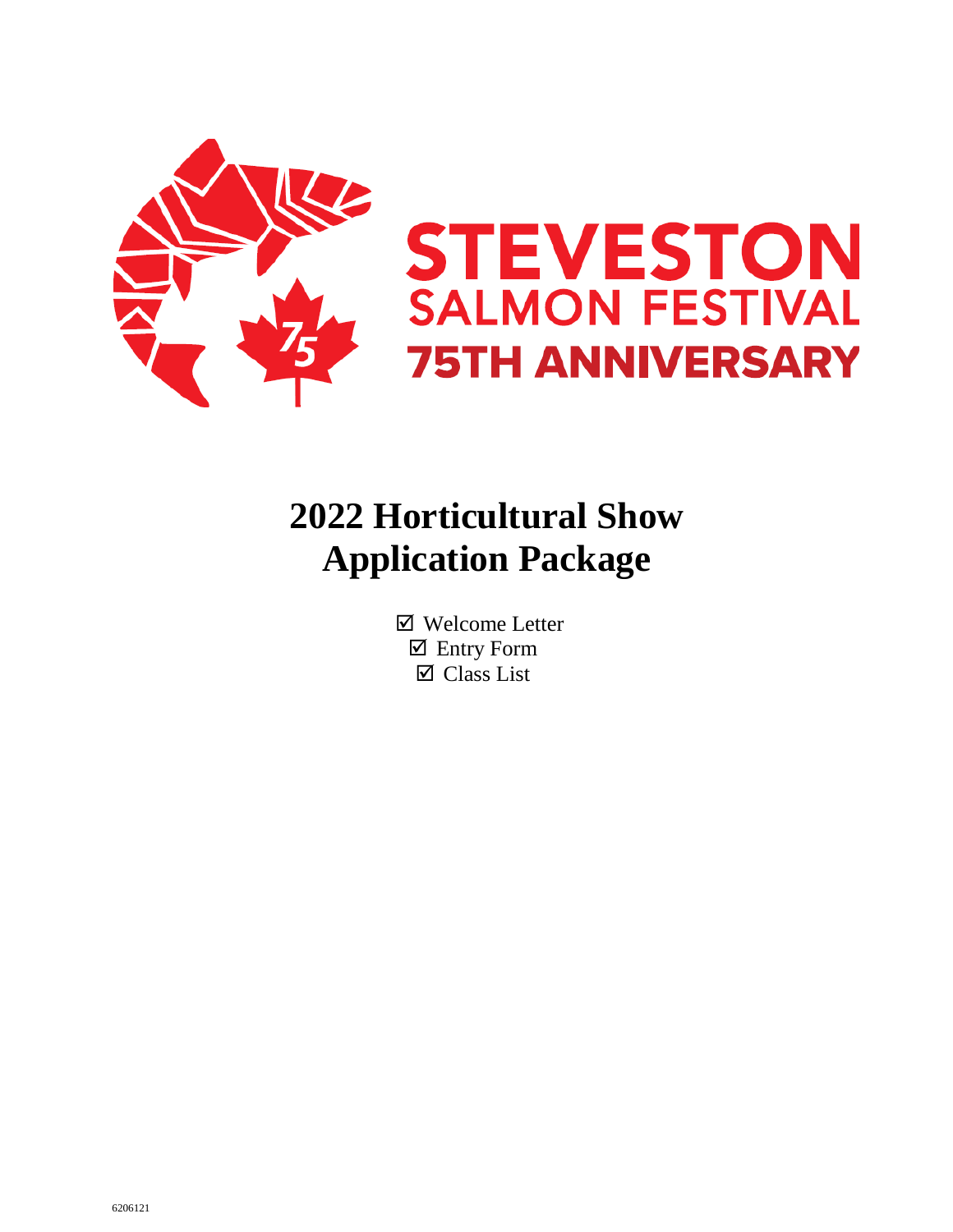

June 1, 2022

Dear Gardener:

The Steveston Community Society invites you to participate in the 51<sup>st</sup> Annual Horticulture Show on Friday, July 1! We look forward to your participation and seeing all the lovely and delicious offerings you will present this year.

Community Centre, 4111 Moncton Street. Information regarding drop off of your entries will be emailed to you a few days prior to July 1.

Please find enclosed this year's entry categories and an entry form, which must be submitted to the Steveston Community Centre in person, or by email to [admin@stevestonsalmonfest.ca](mailto:admin@stevestonsalmonfest.ca) **no later than 4:00pm, Tuesday June 28th**. Prizes will be awarded for Best Flower, Best Rose, Best Vegetable, Best Junior Entry and Best in Show. There are also place ribbons and cash prizes awarded in each category with more than one entry. We do not award prizes if there is only one entry in a category.

This year, our judges will be on-hand for critiques after judging is completed. We also encourage entrants to bring anything you feel is worthy of consideration – "anything goes" – and the judges will create new classes depending on what you bring! Please also help us grow the show by challenging your family, friends and neighbours to enter as well!

# *All entries and prizes must be picked up between 4:00pm and 5:00pm on July 1st . Any unclaimed entries will be composted and containers donated to the thrift shop after one week.*

Good luck, happy growing, and thank you for helping make our Horticultural Show a great success!

Sincerely,

Bev Percival Smith

Bev Percival Smith Steveston Salmon Festival – Horticultural Show [admin@stevestonsalmonfest.ca](mailto:admin@stevestonsalmonfest.ca)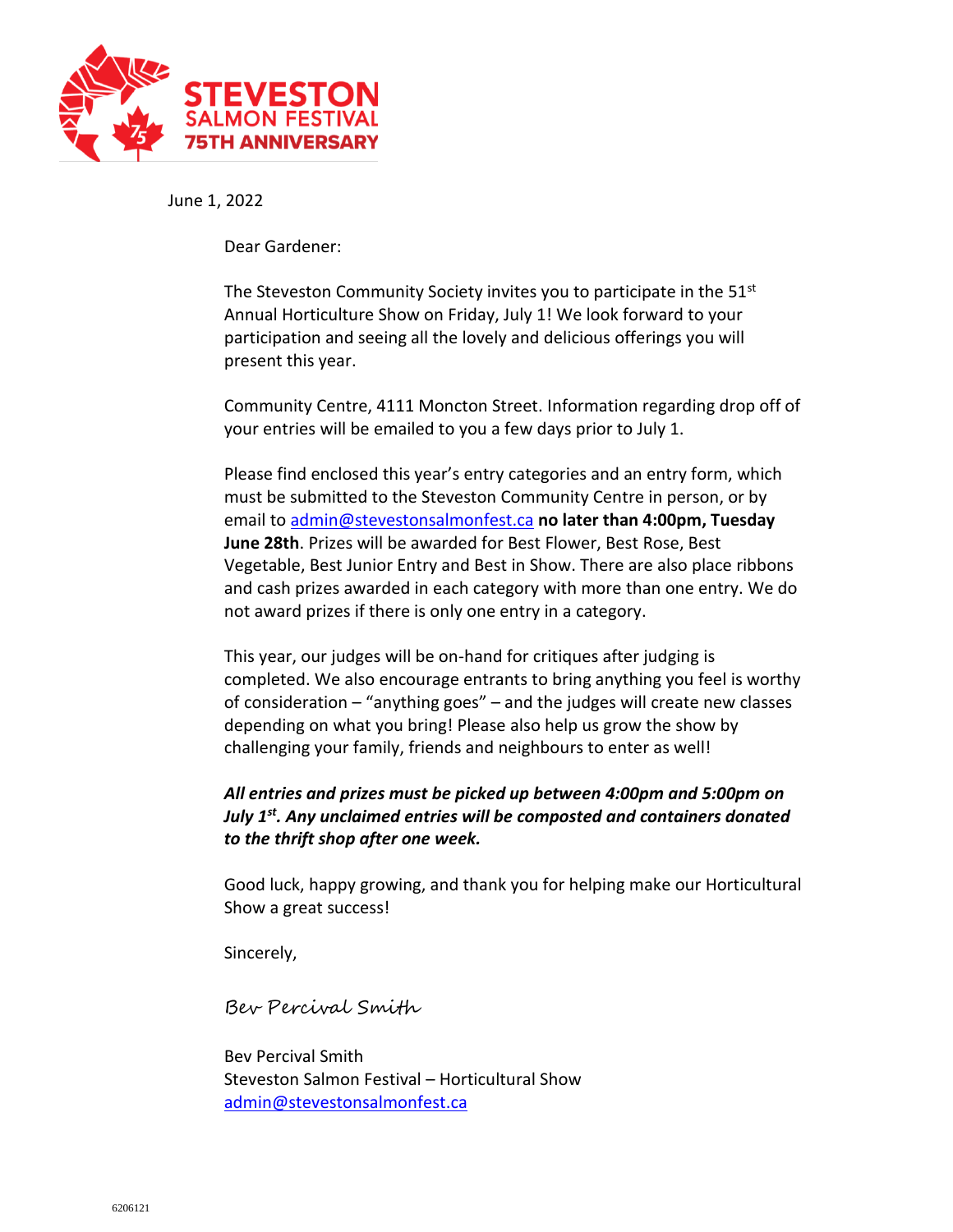

*7***5 th Annual Steveston Salmon Festival 51st Annual Horticultural Show July 1ST, 2022**

# **CASH PRIZES!**

 $1^{ST}$  Place: \$4 3 2<sup>nd</sup> Place: \$3

3rd Place: \$2 Honorable Mention: \$1

# **2022 ENTRY FORM**

| <b>DIVISION</b> | <b>CLASS</b> | <b>SECTION</b> | <b>DESCRIPTION</b> | NAME/VARIETY |
|-----------------|--------------|----------------|--------------------|--------------|
|                 |              |                |                    |              |
|                 |              |                |                    |              |
|                 |              |                |                    |              |
|                 |              |                |                    |              |
|                 |              |                |                    |              |
|                 |              |                |                    |              |
|                 |              |                |                    |              |
|                 |              |                |                    |              |
|                 |              |                |                    |              |
|                 |              |                |                    |              |
|                 |              |                |                    |              |
|                 |              |                |                    |              |
|                 |              |                |                    |              |
|                 |              |                |                    |              |
|                 |              |                |                    |              |
|                 |              |                |                    |              |

Name: where  $\blacksquare$ 

Address:\_\_\_\_\_\_\_\_\_\_\_\_\_\_\_\_\_\_\_\_\_\_\_\_\_\_\_\_\_\_\_\_\_\_\_\_\_\_\_ Postal Code:\_\_\_\_\_\_\_\_\_\_\_\_\_\_\_\_\_\_\_

| Postal Code: |  |
|--------------|--|
|--------------|--|

Email:\_\_\_\_\_\_\_\_\_\_\_\_\_\_\_\_\_\_\_\_\_\_\_\_\_\_\_\_\_\_\_\_\_\_\_\_\_\_\_\_\_\_\_\_\_\_

## **ALL ENTRY FORMS MUST BE SUBMITTED NO LATER THAN 4:00 PM, June 28, 2022 - NO EXCEPTIONS**

#### **Drop off at:**

STEVESTON COMMUNITY CENTRE 4111 Moncton Street, Richmond

**Or email[: admin@stevestonsalmonfest.ca](mailto:admin@stevestonsalmonfest.ca)**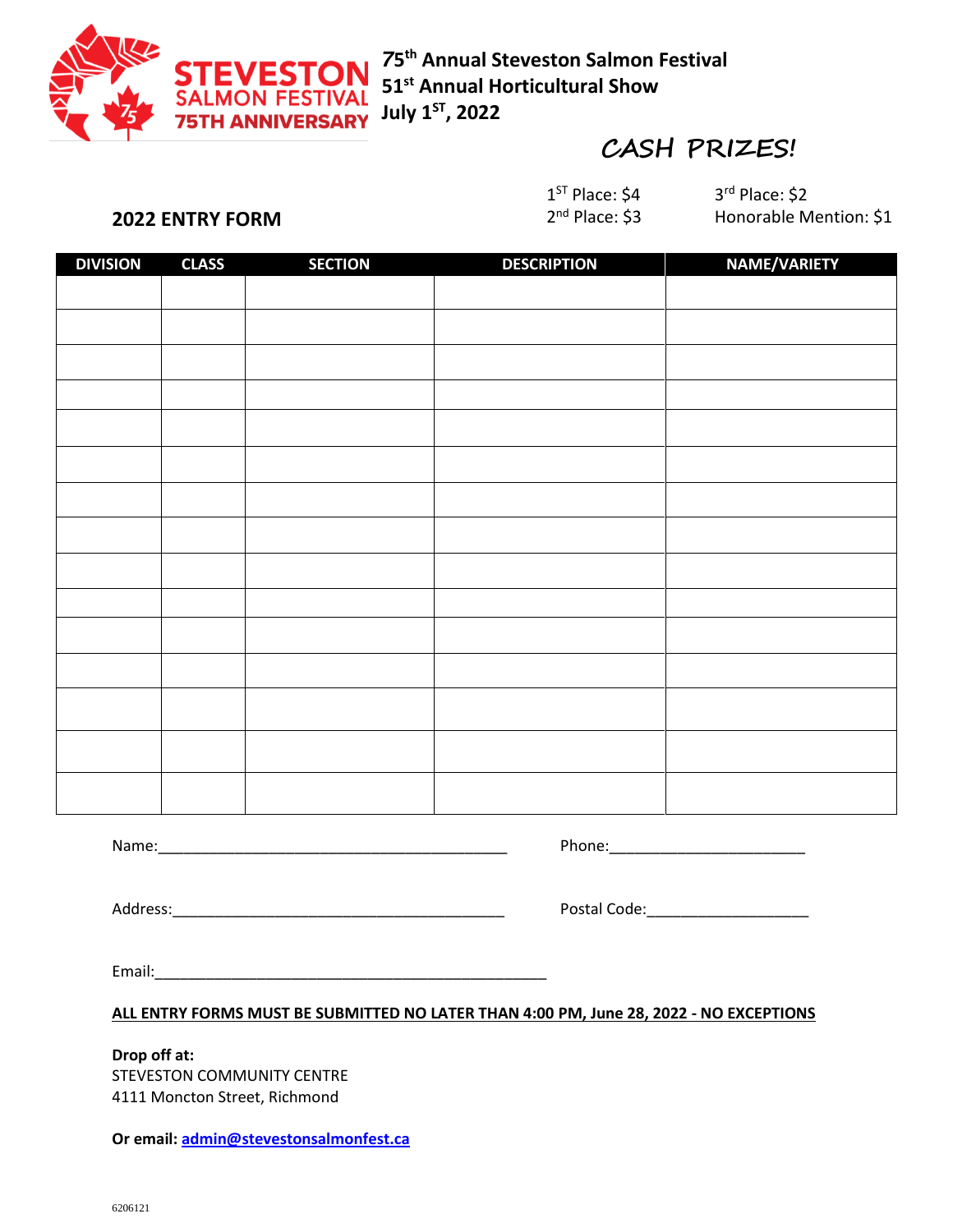

#### **CLASS LIST**

DIVISION I – ROSES

*Please include variety of rose if known; for specimen blooms, each bloom should be on a single stem.*

- Class: 1. 1 vase, 3 specimen blooms, red
	- 2. 1 vase, 3 specimen blooms, pink
	- 3. 1 vase, 3 specimen blooms, yellow
	- 4. 1 vase, 3 specimen blooms, white or cream
	- 5. 1 vase, 3 specimen blooms, orange
	- 6. 1 vase, 3 specimen blooms, any other colour
	- 7. 1 vase, 3 specimen blooms, mixed
	- 8. 1 vase, 1 specimen blooms, red
	- 9. 1 vase, 1 specimen bloom, pink
	- 10. 1 vase, 1 specimen bloom, yellow
	- 11. 1 vase, 1 specimen bloom, white or cream
	- 12. 1 vase, 1 specimen bloom, orange
	- 13. 1 vase, 1 specimen bloom, blue or lavender
	- 14. 1 vase, 1 specimen bloom, blend, bicolour, or two toned
	- 15. 1 vase, 1 specimen bloom, any other colour
	- 16. 1 vase, 5 specimen blooms, C.V.A.
	- 17. 1 box, 6 specimen blooms, C.V.A.
	- 18. Bowl of roses, any types
	- 19. 1 vase, 3 sprays, floribunda, C.V.A.
	- 20. 1 vase, 1 spray floribunda
	- 21. 1 vase, 1 spray grandiflora
	- 22. 1 vase, 3 sprays grandiflora, C.V.A./mixed
	- 23. 1 vase, 3 sprays, miniature  $-1$  variety or varieties, C.V.A.
	- 24. 1 vase, 1 spray, miniature
	- 25. 1 vase, 1 spray, climber or shrub
	- 26. 1 vase, 3 sprays, climber or shrub, C.V.A.

#### DIVISION II - MISCELLANEOUS FLOWERS

*Note: Snapdragons, salvia, gloriosa daisy are classed as annuals.*

- 27. 1 vase 3 cuts, double Shasta daisies
- 28. 1 vase 1 spike delphinium
- 29. 1 vase 3 cuts perennial phlox, C.V.A.
- 30. 1 vase 3 cuts carnations, C.V.A.
- 31. 1 vase 3 cuts marigolds, French, C.V.A.
- 32. 1 vase 6 stems sweet peas, annual C.V.A. arranged in a fan
- 33. 1 vase 6 stems sweet peas, perennial arranged in a fan
- 34. 1 vase 3 cuts pansies, C.V.A.
- 35. 1 vase 3 cuts violas, C.V.A.
- 36. 1 vase  $-3$  cuts flowering shrubs
- 37. 1 vase 3 cuts clematis vines
- 38. 1 vase annuals, mixed
- 39. 1 vase annuals, distinct
- 40. 1 vase perennials, mixed
- 41. 1 vase perennials, distinct
- 42. 1 vase hydrangea
- 43. 1 vase  $-1$  cut any other perennial not included in any other class
- 44. 1 vase biennials, mixed
- 45. 1 vase biennials, distinct
- 46. 1 vase mixture of garden flowers
- 47. 1 vase 1 spike, lilies (bulbous)
- 48. 1 vase 1 spike calla lily
- 49. 1 vase astilbe
- 50. 1 vase 1 spike iris *…CONTINUED NEXT PAGE*
	-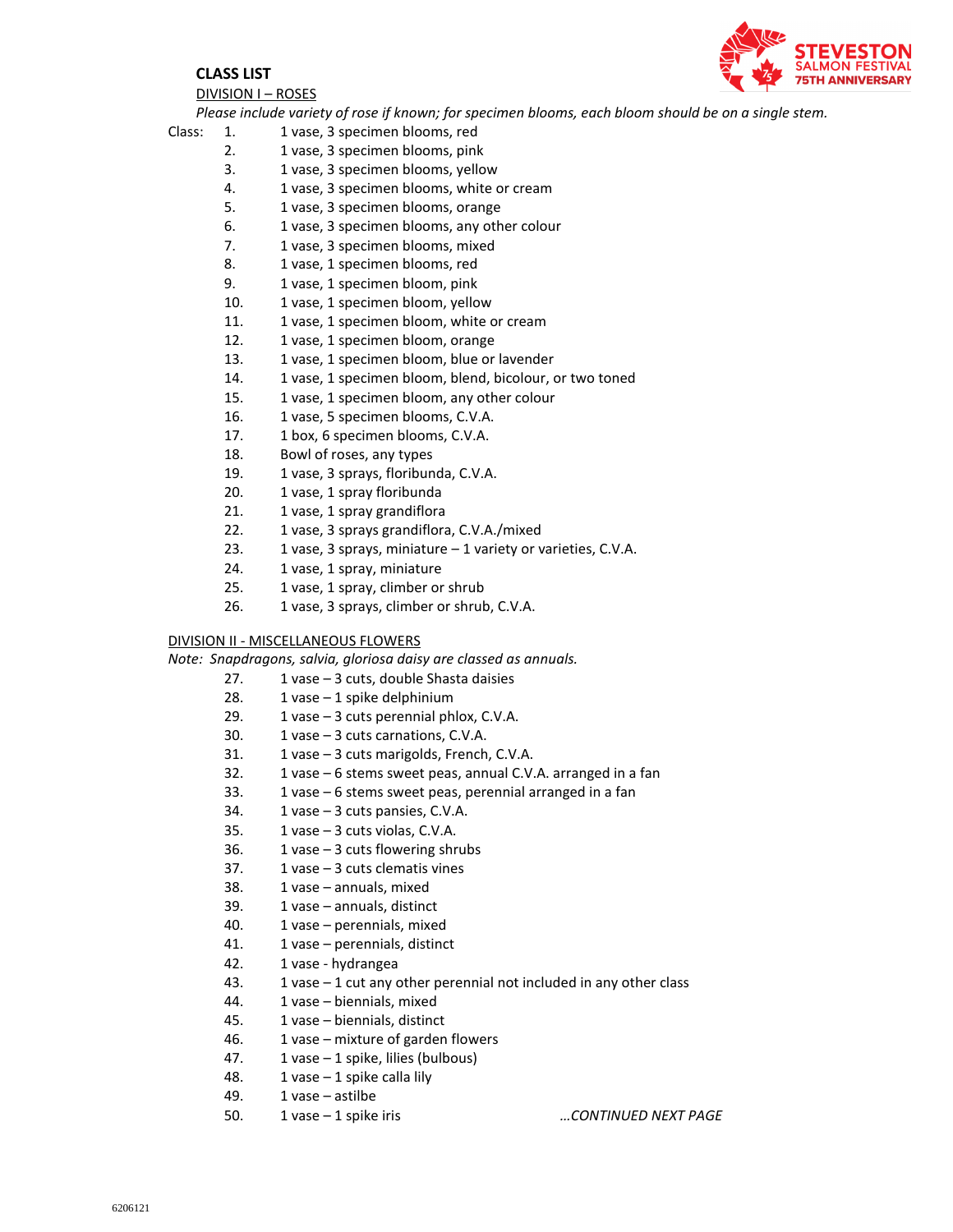

#### **CLASS LIST**

#### DIVISION III – CONTAINER GROWN PLANTS *(not hanging baskets)*

- 51. Potted roses up to 4" pot
- 52. Potted roses 4" to 8" pot
- 53. Potted roses over 8" pot
- 54. Tuberous begonia, one plant in bloom double flowered type
- 55. Tuberous begonia, one plant in bloom single flowered type
- 56. Fibrous begonia, one plant
- 57. Fuchsia, 1 plant in bloom single/double flowered type
- 58. African violet single/double flowered
- 59. African violet miniature, single/double flowered
- 60. Foliage plant grown for foliage only, maximum 8" pot
- 61. Cacti, or succulent, 1 plant, maximum 8" pot
- 62. Cacti, or succulent, 1 plant, in bloom
- 63. Bonsai
- 64. Zonal geranium in bloom
- 65. Scented geranium
- 66. Variegated or coloured leaf geranium
- 67. Ivy leaf geranium in bloom
- 68. Dwarf geranium maximum 4" pot in bloom
- 69. Regal pelargonium (Martha Washington) in bloom
- 70. Any other type of plant not listed above, maximum 4" pot
- 71. Any other type of plant not listed above, maximum 8" pot
- 72. Mixed outdoor container
- 73. Any other potted plant not in bloom

#### DIVISION IV – HANGING BASKETS (IN BLOOM)

- 74. Tuberous begonia hanging basket, double flowered type
- 75. Tuberous begonia hanging basket, single flowered type
- 76. Fuchsias hanging basket, single/double flowered type
- 77. Mixed hanging basket
- 78. Geraniums hanging basket
- 79. Impatiens hanging basket
- 80. New Guinea Impatiens hanging basket
- 81. Fibrous begonias hanging basket, single/double bloom
- 82. Grown for foliage only hanging basket
- 83. Any other variety hanging basket

#### DIVISION V – FRUITS AND VEGETABLES

- 84. 1 plate 5 clusters currants, red
- 85. 1 plate 5 clusters currants, white
- 86. 1 plate 5 clusters currants, black
- 87. 1 plate 5 stalks rhubarb
- 88. 1 plate 6 strawberries
- 89. 1 plate 6 raspberries
- 90. 1 plate 6 gooseberries
- 91. 1 plate 6 boysenberries
- 92. 1 plate 6 cherries
- 93. 1 plate any other variety of fruit *…CONTINUED NEXT PAGE*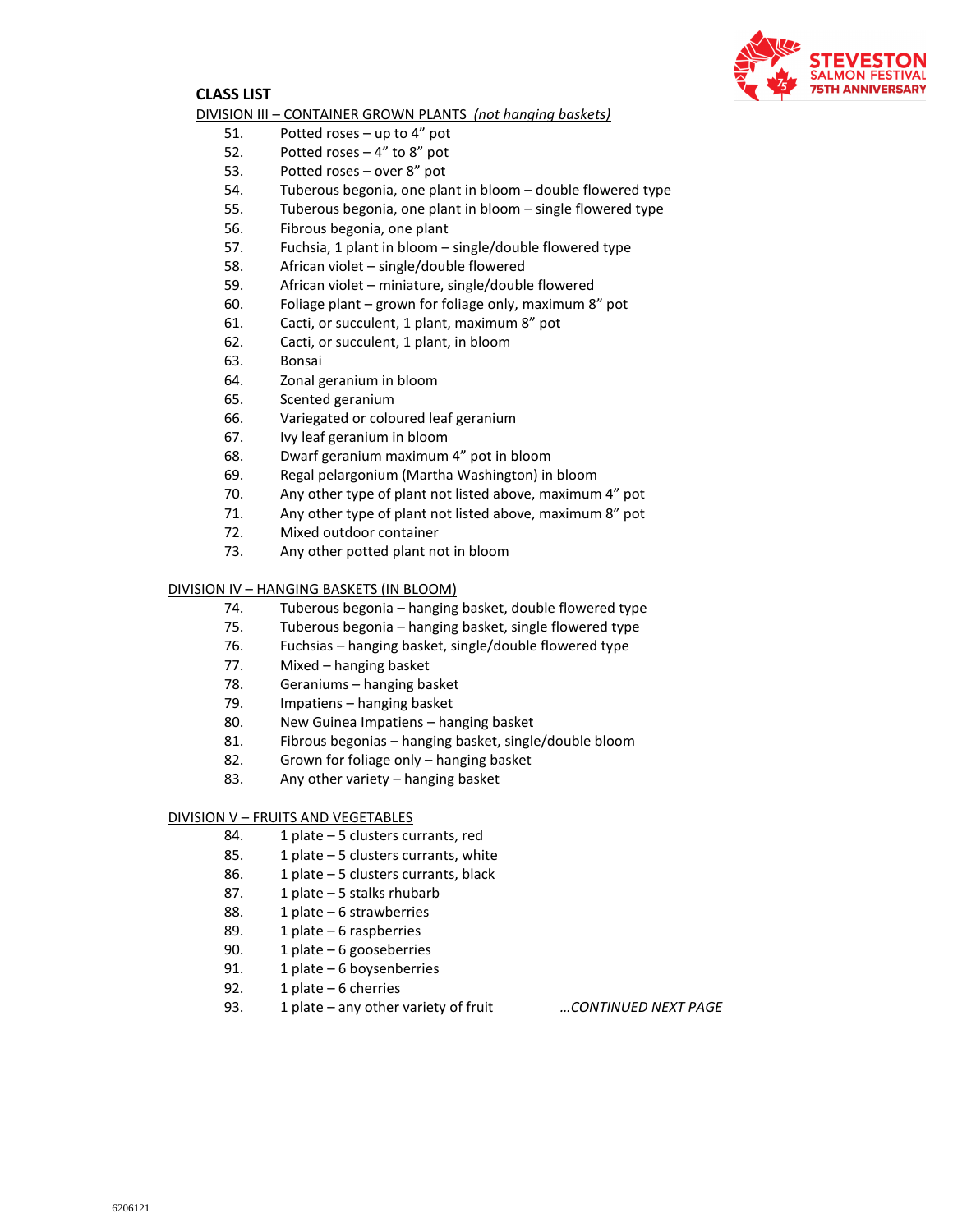

### **CLASS LIST**

#### DIVISION V – FRUITS AND VEGETABLES (CONTINUED)

- 94. 1 plate 5 pods peas
- 95. 1 plate 5 pods snow peas
- 96. 1 plate 5 pods edible pot pea (sugar snap)
- 97. 1 plate 5 pods beans
- 98. 1 plate 5 pods broad beans
- 99. 1 plate 3 beets
- 100. 1 plate 5 radishes
- 101. 1 plate 3 turnips
- 102. 1 plate 1 head lettuce
- 103. 1 plate 1 head leaf lettuce
- 104. 1 plate 1 head butter lettuce
- 105. 1 plate 1 head red leaf lettuce
- 106. 1 plate cos (Romaine) lettuce
- 107. 1 plate 3 potatoes
- 108. 1 plate 1 cauliflower
- 109. 1 plate 1 cabbage
- 110. 1 plate 1 red cabbage
- 111. 1 plate 3 carrots
- 112. 1 plate 3 tomatoes
- 113. 1 plate 6 green onions
- 114. 1 plate 3 large onions
- 115. 1 vase herbs, cut stems, minimum 3 named varieties
- 116. 1 plate 1 vegetable A.O.V.
- 117. 1 plate 6 filbert, previous years crop
- 118. 1 plate 6 walnut, previous years crop

DIVISION VI – JUNIOR CLASS (under 12 years – must be grown by child)

- 119. 1 plate 3 different varieties of fruit
- 120. 1 plate  $-1$  fruit (3 of one variety)
- 121. 1 plate 3 different varieties of vegetables
- 122. 1 plate 1 vegetable
- 123. 1 plate 3 potatoes same variety
- 124. 1 vase annual flowers at least 3 varieties
- 125. 1 vase perennial flowers at least 3 varieties
- 126. 1 vase wild flowers at least 3 varieties
- 127. 1 vase 3 stems, all different varieties not already entered in classes 124-126 and 128-131
- 128. 1 vase  $-3$  stems of the same variety annual flower
- 129.  $1$  vase  $-3$  stems of the same variety perennial flower
- 130. 1 vase 3 stems of the same variety wild flower
- 131. 1 vase 3 stems of the same variety any other flower not already entered in classes 124-130

DIVISION VII – FLORAL ART

- 132. "Anything Goes" Let your imagination run WILD!
- 133. Interpretive Design Abstract, Modern or Contemporary
- 134. Garden Bouquet 1 vase, 5 rose blooms with anything else "in" your garden i.e. ferns, annuals